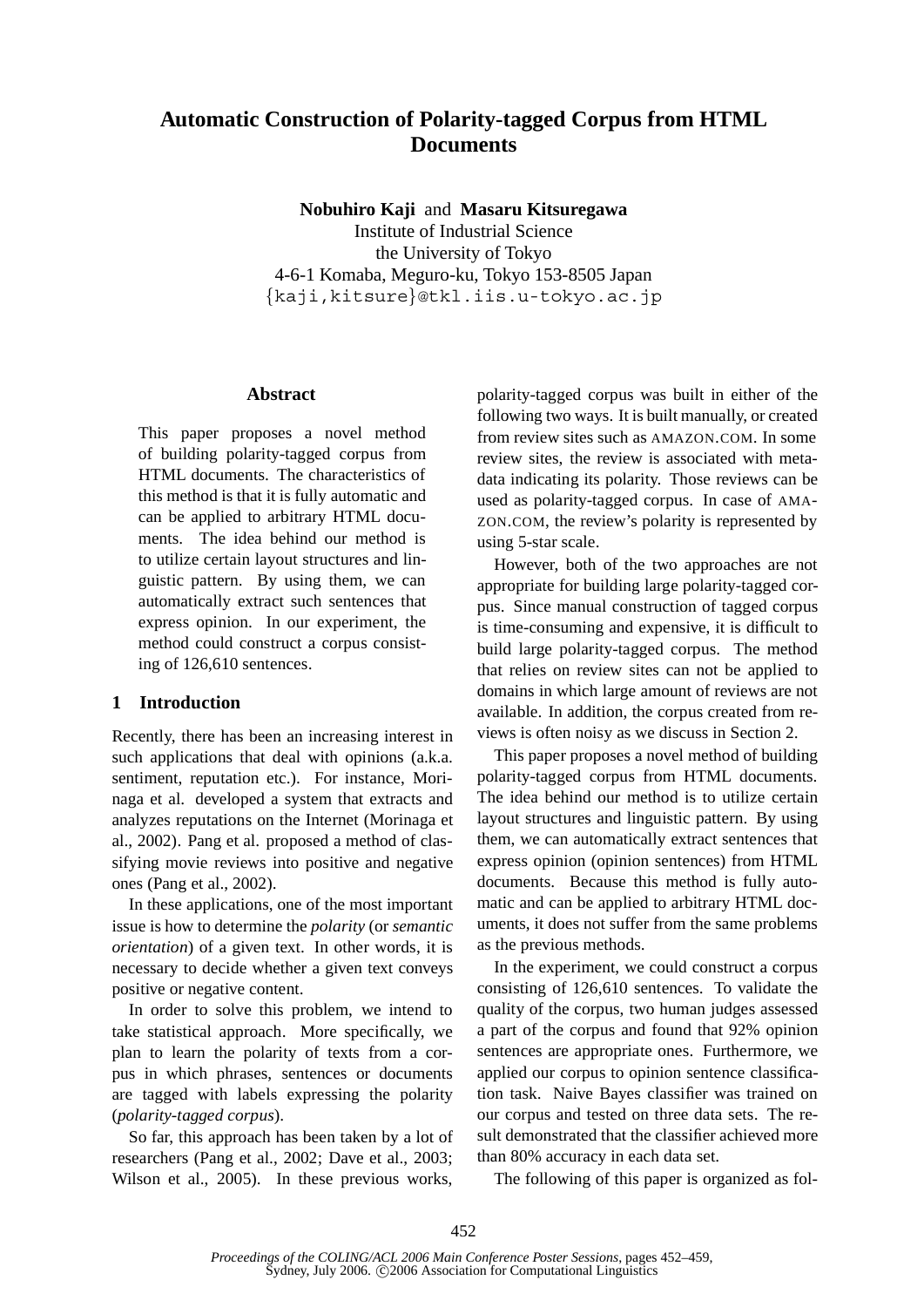lows. Section 2 shows the design of the corpus constructed by our method. Section 3 gives an overview of our method, and the detail follows in Section 4. In Section 5, we discuss experimental results, and in Section 6 we examine related works. Finally we conclude in Section 7.

# **2 Corpus Design**

This Section explains the design of our corpus that is built automatically. Table 1 represents a part of our corpus that was actually constructed in the experiment. Note that this paper treats Japanese. The sentences in the Table are translations, and the original sentences are in Japanese.

The followings are characteristics of our corpus:

- Our corpus uses two labels,  $+$  and  $-$ . They denote positive and negative sentences respectively. Other labels such as 'neutral' are not used.
- Since we do not use 'neutral' label, such sentence that does not convey opinion is not stored in our corpus.
- The label is assigned to not multiple sentences (or document) but single sentence. Namely, our corpus is tagged at sentence level rather than document level.

It is important to discuss the reason that we intend to build a corpus tagged at sentence level rather than document level. The reason is that one document often includes both positive and negative sentences, and hence it is difficult to learn the polarity from the corpus tagged at document level. Consider the following example (Pang et al., 2002):

This film should be brilliant. It sounds like a great plot, the actors are first grade, and the supporting cast is good as well, and Stallone is attempting to deliver a good performance. However, it can't hold up.

This document as a whole expresses negative opinion, and should be labeled 'negative' if it is tagged at document level. However, it includes several sentences that represent positive attitude.

We would like to point out that polarity-tagged corpus created from reviews prone to be tagged at document-level. This is because meta-data (e.g. stars in AMAZON.COM) is usually associated with

one review rather than individual sentences in a review. This is one serious problem in previous works.

|                         |  |  | Table 1: A part of automatically constructed |  |
|-------------------------|--|--|----------------------------------------------|--|
| polarity-tagged corpus. |  |  |                                              |  |

| label | opinion sentence                    |
|-------|-------------------------------------|
|       | It has high adaptability.           |
|       | The cost is expensive.              |
|       | The engine is powerless and noisy.  |
| $+$   | The usage is easy to understand.    |
|       | Above all, the price is reasonable. |

# **3 The Idea**

This Section briefly explains our basic idea, and the detail of our corpus construction method is represented in the next Section.

Our idea is to use certain layout structures and linguistic pattern in order to extract opinion sentences from HTML documents. More specifically, we used two kinds of layout structures: the itemization and the table. In what follows, we explain examples where opinion sentences can be extracted by using the itemization, table and linguistic pattern.

#### **3.1 Itemization**

The first idea is to extract opinion sentences from the itemization (Figure 1). In this Figure, opinions about a music player are itemized and these itemizations have headers such as 'pros' and 'cons'. By using the headers, we can recognize that opinion sentences are described in these itemizations.

# **Pros:**

- The sound is natural.
- Music is easy to find.
- Can enjoy creating my favorite play-lists.

#### **Cons:**

- The remote controller does not have an LCD display.
- The body gets scratched and fingerprinted easily.
- $\bullet$  The battery drains quickly when using the backlight.

Figure 1: Opinion sentences in itemization.

Hereafter, such phrases that indicate the pres-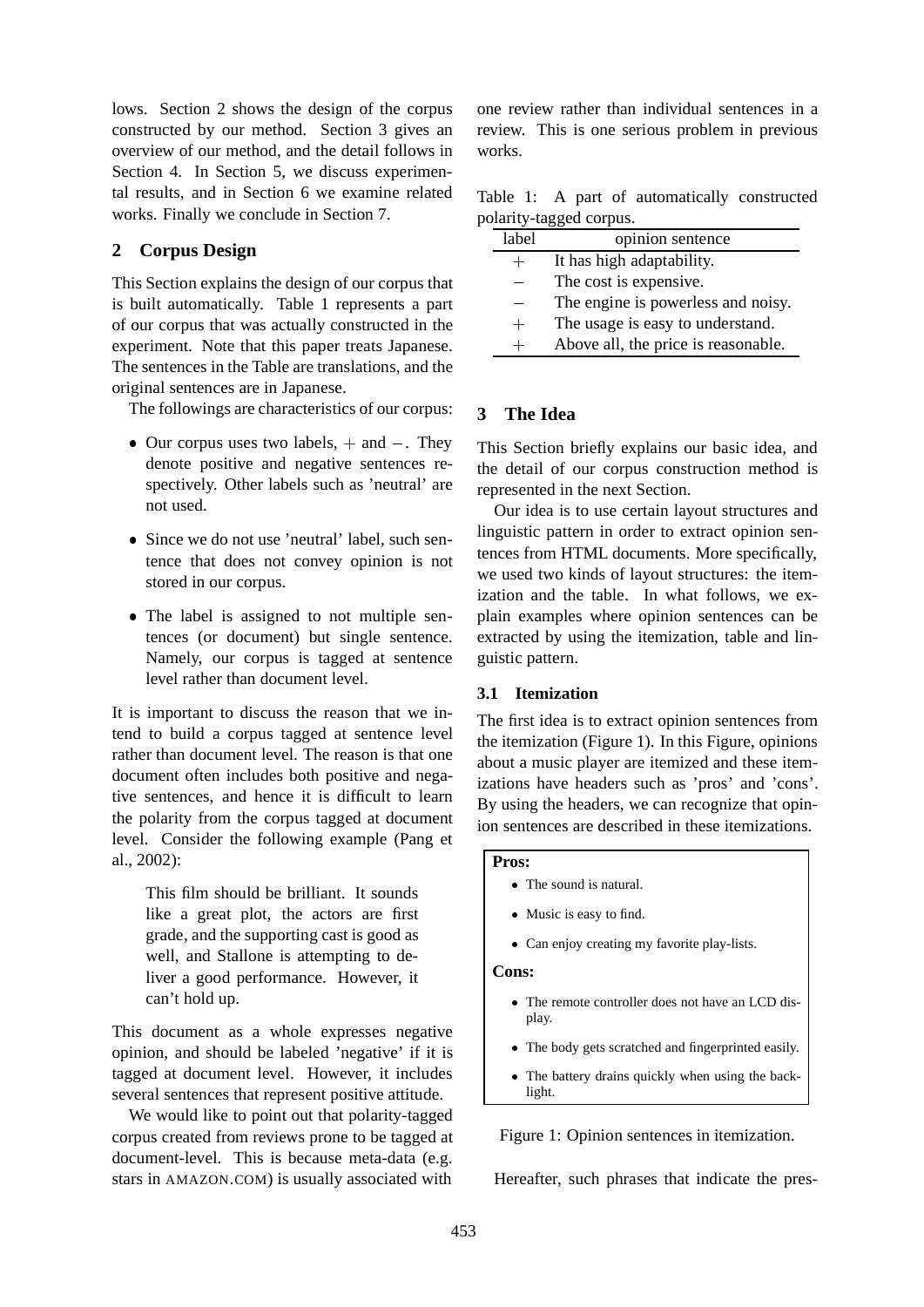ence of opinion sentences are called *indicators*. Indicators for positive sentences are called *positive indicators*. 'Pros' is an example of positive indicator. Similarly, indicators for negative sentences are called *negative indicators*.

# **3.2 Table**

The second idea is to use the table structure (Figure 2). In this Figure, a car review is summarized in the table.

| Mileage(urban)   | 7.0km/litter                      |
|------------------|-----------------------------------|
| Mileage(highway) | 9.0km/litter                      |
| Plus             | This is a four door car, but it's |
|                  | so cool.                          |
| Minus            | The seat is ragged and the light  |
|                  | is dark.                          |

Figure 2: Opinion sentences in table.

We can predict that there are opinion sentences in this table, because the left column acts as a header and there are indicators (plus and minus) in that column.

# **3.3 Linguistic pattern**

The third idea is based on linguistic pattern. Because we treat Japanese, the pattern that is discussed in this paper depends on Japanese grammar although we think there are similar patterns in other languages including English.

Consider the Japanese sentences attached with English translations (Figure 3). Japanese sentences are written in italics and '-' denotes that the word is followed by postpositional particles. For example, '*software-no*' means that '*software*' is followed by postpositional particle '*no*'. Translations of each word and the entire sentence are represented below the original Japanese sentence. '-POST' means postpositional particle.

In the examples, we focused on the singly underlined phrases. Roughly speaking, they correspond to 'the advantage/weakness is to' in English. In these phrases, indicators ('*riten* (advantage)' and '*ketten* (weakness)') are followed by postpositional particle '-*ha*', which is topic marker. And hence, we can recognize that something good (or bad) is the topic of the sentence.

Based on this observation, we crafted a linguistic pattern that can detect the singly underlined phrases. And then, we extracted doubly underlined phrases as opinions. They correspond to 'run quickly' and 'take too much time'. The detail of this process is discussed in the next Section.

# **4 Automatic Corpus Construction**

This Section represents the detail of the corpus construction procedure.

As shown in the previous Section, our idea utilizes the indicator, and it is important to recognize indicators in HTML documents. To do this, we manually crafted lexicon, in which positive and negative indicators are listed. This lexicon consists of 303 positive and 433 negative indicators.

Using this lexicon, the polarity-tagged corpus is constructed from HTML documents. The method consists of the following three steps:

1. Preprocessing

Before extracting opinion sentences, HTML documents are preprocessed. This process involves separating texts form HTML tags, recognizing sentence boundary, and complementing omitted HTML tags etc.

2. Opinion sentence extraction

Opinion sentences are extracted from HTML documents by using the itemization, table and linguistic pattern.

3. Filtering

Since HTML documents are noisy, some of the extracted opinion sentences are not appropriate. They are removed in this step.

For the preprocessing, we implemented simple rule-based system. We cannot explain its detail for lack of space. In the remainder of this Section, we describe three extraction methods respectively, and then examine filtering technique.

# **4.1 Extraction based on itemization**

The first method utilizes the itemization. In order to extract opinion sentences, first of all, we have to find such itemization as illustrated in Figure 1. They are detected by using indicator lexicon and HTML tags such as  $\langle h1 \rangle$  and  $\langle ul \rangle$  etc.

After finding the itemizations, the sentences in the items are extracted as opinion sentences. Their polarity labels are assigned according to whether the header is positive or negative indicator. From the itemization in Figure 1, three positive sentences and three negative ones are extracted.

The problem here is how to treat such item that has more than one sentences (Figure 4). In this itemization, there are two sentences in each of the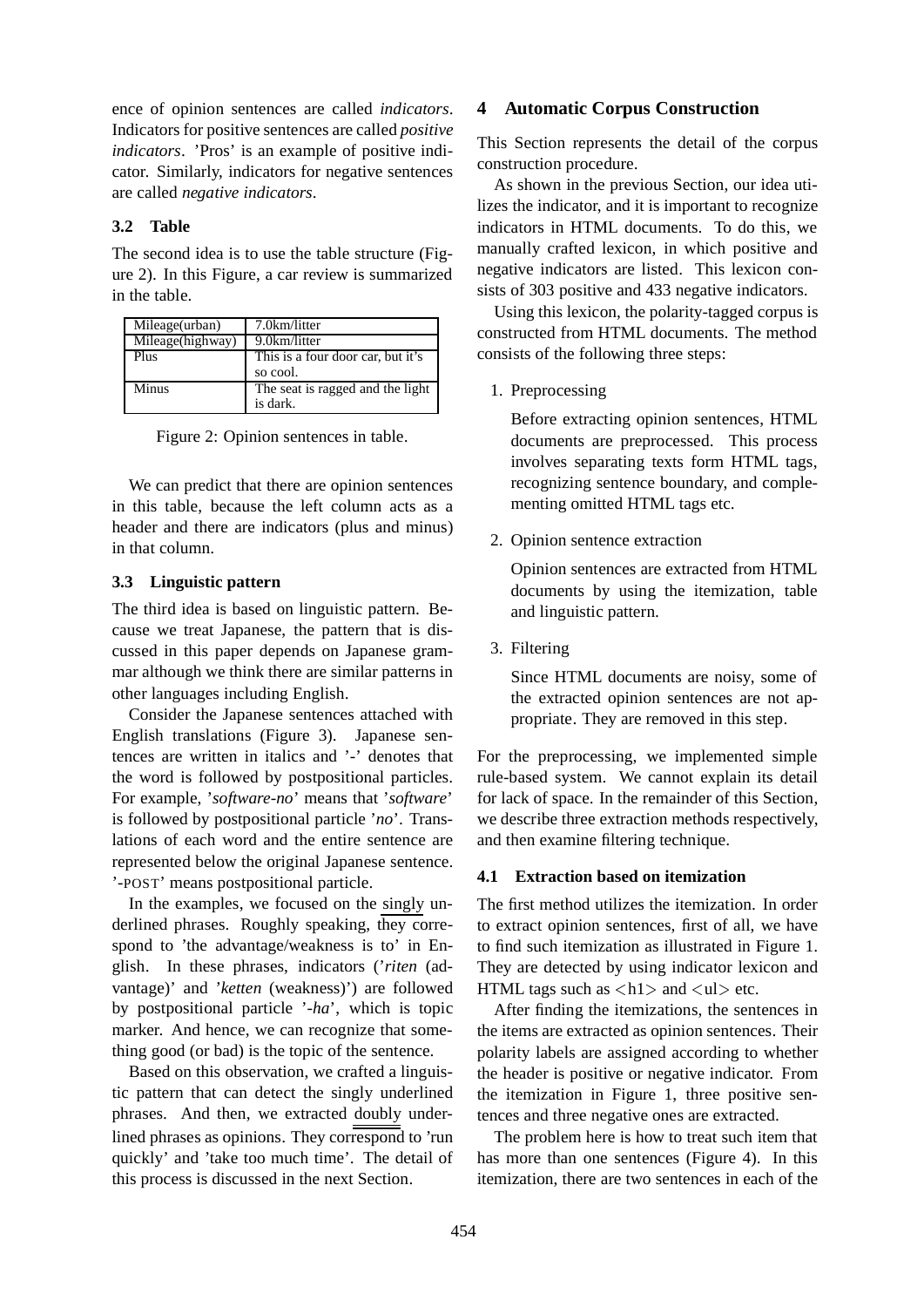| (1) | kono      | software-no   |           | riten-ha |                                                   | hayaku  |         | ugoku     | koto |
|-----|-----------|---------------|-----------|----------|---------------------------------------------------|---------|---------|-----------|------|
|     | this      | software-POST |           |          | advantage-POST                                    | quickly |         | run       | to   |
|     |           |               |           |          | The advantage of this software is to run quickly. |         |         |           |      |
| (2) | ketten-ha |               | jikan-ga  |          | kakarisugiru                                      |         |         | koto-desu |      |
|     |           | weakness-POST | time-POST |          | take too much                                     |         | to-POST |           |      |

The weakness is to take too much time.

Figure 3: Instances of the linguistic pattern.

third and fourth item. It is hard to precisely predict the polarity of each sentence in such items, because such item sometimes includes both positive and negative sentences. For example, in the third item of the Figure, there are two sentences. One ('Has high pixel...') is positive and the other ('I was not satisfied...') is negative.

To get around this problem, we did not use such items. From the itemization in Figure 4, only two positive sentences are extracted ('the color is really good' and 'this camera makes me happy while taking pictures').

#### **Pros:**

- The color is really good.
- This camera makes me happy while taking pictures.
- Has high pixel resolution with 4 million pixels. I was not satisfied with 2 million.
- EVF is easy to see. But, compared with SLR, it's hard to see.

Figure 4: Itemization where more than one sentences are written in one item.

#### **4.2 Extraction based on table**

The second method extracts opinion sentences from the table. Since the combination of  $\langle$  table $\rangle$ and other tags can represent various kinds of tables, it is difficult to craft precise rules that can deal with any table.

Therefore, we consider only two types of tables in which opinion sentences are described (Figure 5). Type A is a table in which the leftmost column acts as a header, and there are indicators in that column. Similarly, type B is a table in which the first row acts as a header. The table illustrated in Figure 2 is categorized into type A.

The type of the table is decided as follows. The table is categorized into type A if there are both

| type A                       |  |  |  |  | type B |                         |  |
|------------------------------|--|--|--|--|--------|-------------------------|--|
|                              |  |  |  |  |        |                         |  |
|                              |  |  |  |  |        |                         |  |
|                              |  |  |  |  |        |                         |  |
|                              |  |  |  |  |        |                         |  |
| $I_{+}$ : positive indicator |  |  |  |  |        | $+$ : positive sentence |  |
| $I_{-}$ : negative indicator |  |  |  |  |        | $-$ :negative sentence  |  |

Figure 5: Two types of tables.

positive and negative indicators in the leftmost column. The table is categorized into type B if it is not type A and there are both positive and negative indicators in the first row.

After the type of the table is decided, we can extract opinion sentences from the cells that correspond to  $+$  and  $-$  in the Figure 5. It is obvious which label (positive or negative) should be assigned to the extracted sentence.

We did not use such cell that contains more than one sentences, because it is difficult to reliably predict the polarity of each sentence. This is similar to the extraction from the itemization.

#### **4.3 Extraction based on linguistic pattern**

The third method uses linguistic pattern. The characteristic of this pattern is that it takes dependency structure into consideration.

 First of all, we explain Japanese dependency structure. Figure 6 depicts the dependency representations of the sentences in the Figure 3. Japanese sentence is represented by a set of dependencies between phrasal units called *bunsetsu*phrases. Broadly speaking, *bunsetsu*-phrase is an unit similar to baseNP in English. In the Figure, square brackets enclose *bunsetsu*-phrase and arrows show modifier  $\rightarrow$  head dependencies between *bunsetsu*-phrases.

In order to extract opinion sentences from these dependency representations, we crafted the following dependency pattern.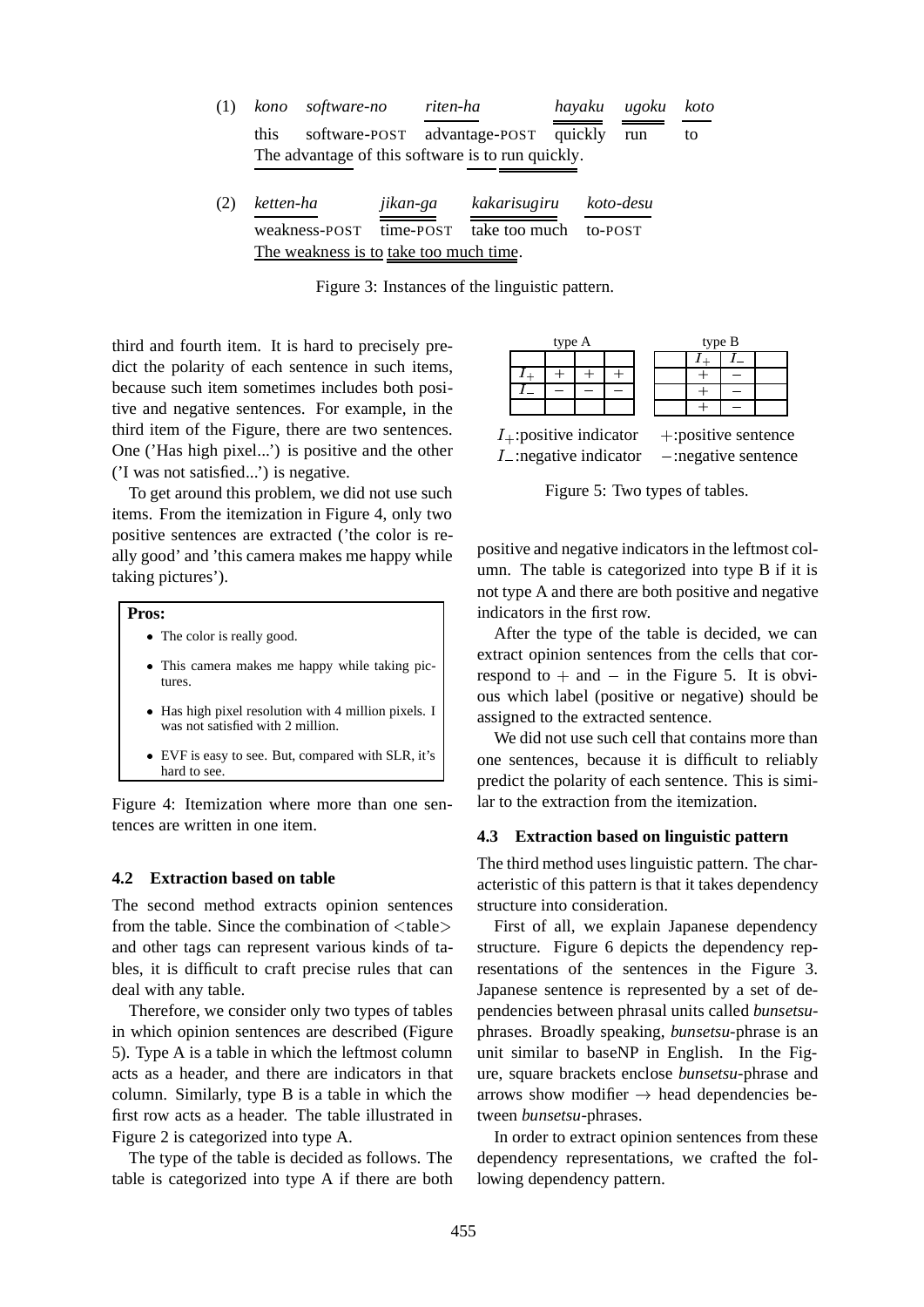

Figure 6: Dependency representations.

$$
\begin{array}{c}\n\downarrow \quad \downarrow \\
\text{[INDICATOR-}ha] \quad [\text{koto-POST*}] \n\end{array}
$$

This pattern matches the singly underlined *bunsetsu*-phrases in the Figure 6. In the modifier part of this pattern, the indicator is followed by postpositional particle '*ha*', which is topic marker<sup>1</sup>. In the head part, '*koto* (to)' is followed by arbitrary numbers of postpositional particles.

If we find the dependency that matches this pattern, a phrase between the two *bunsetsu*-phrases is extracted as opinion sentence. In the Figure 6, the doubly underlined phrases are extracted. This heuristics is based on Japanese word order constraint.

### **4.4 Filtering**

Sentences extracted by the above methods sometimes include noise text. Such texts have to be filtered out. There are two cases that need filtering process.

First, some of the extracted sentences do not express opinions. Instead, they represent objects to which the writer's opinion is directed (Table 7). From this table, 'the overall shape' and 'the shape of the taillight' are wrongly extracted as opinion sentences. Since most of the objects are noun phrases, we removed such sentences that have the noun as the head.

| Mileage(urban)   | 10.0km/litter               |
|------------------|-----------------------------|
| Mileage(highway) | 12.0km/litter               |
| Plus             | The overall shape.          |
| Minus            | The shape of the taillight. |

Figure 7: A table describing only objects to which the opinion is directed.

Secondly, we have to treat duplicate opinion sentences because there are mirror sites in the

HTML documents. When there are more than one sentences that are exactly the same, one of them is held and the others are removed.

### **5 Experimental Results and Discussion**

This Section examines the results of corpus construction experiment. To analyze Japanese sentence we used Juman and KNP2.

### **5.1 Corpus Construction**

About 120 millions HTML documents were processed, and 126,610 opinion sentences were extracted. Before the filtering, there were 224,002 sentences in our corpus. Table2 shows the statistics of our corpus. The first column represents the three extraction methods. The second and third column shows the number of positive and negative sentences by extracted each method. Some examples are illustrated in Table 3.

Table 2: # of sentences in the corpus.

|                    | Positive | Negative | Total   |
|--------------------|----------|----------|---------|
| Itemization        | 18.575   | 15.327   | 33,902  |
| Table              | 12.103   | 11,016   | 23,119  |
| Linguistic Pattern | 34.282   | 35,307   | 69,589  |
| Total              | 64.960   | 61.650   | 126.610 |

The result revealed that more than half of the sentences are extracted by linguistic pattern (see the fourth row). Our method turned out to be effective even in the case where only plain texts are available.

#### **5.2 Quality assessment**

In order to check the quality of our corpus, 500 sentences were randomly picked up and two judges manually assessed whether appropriate labels are assigned to the sentences.

The evaluation procedure is the followings.

<sup>&</sup>lt;sup>1</sup>To be exact, some of the indicators such as 'strong point' consists of more than one *bunsetsu*-phrase, and the modifier part sometimes consists of more than one *bunsetsu*-phrase.

<sup>2</sup> http://www.kc.t.u-tokyo.ac.jp/nl-resource/top.html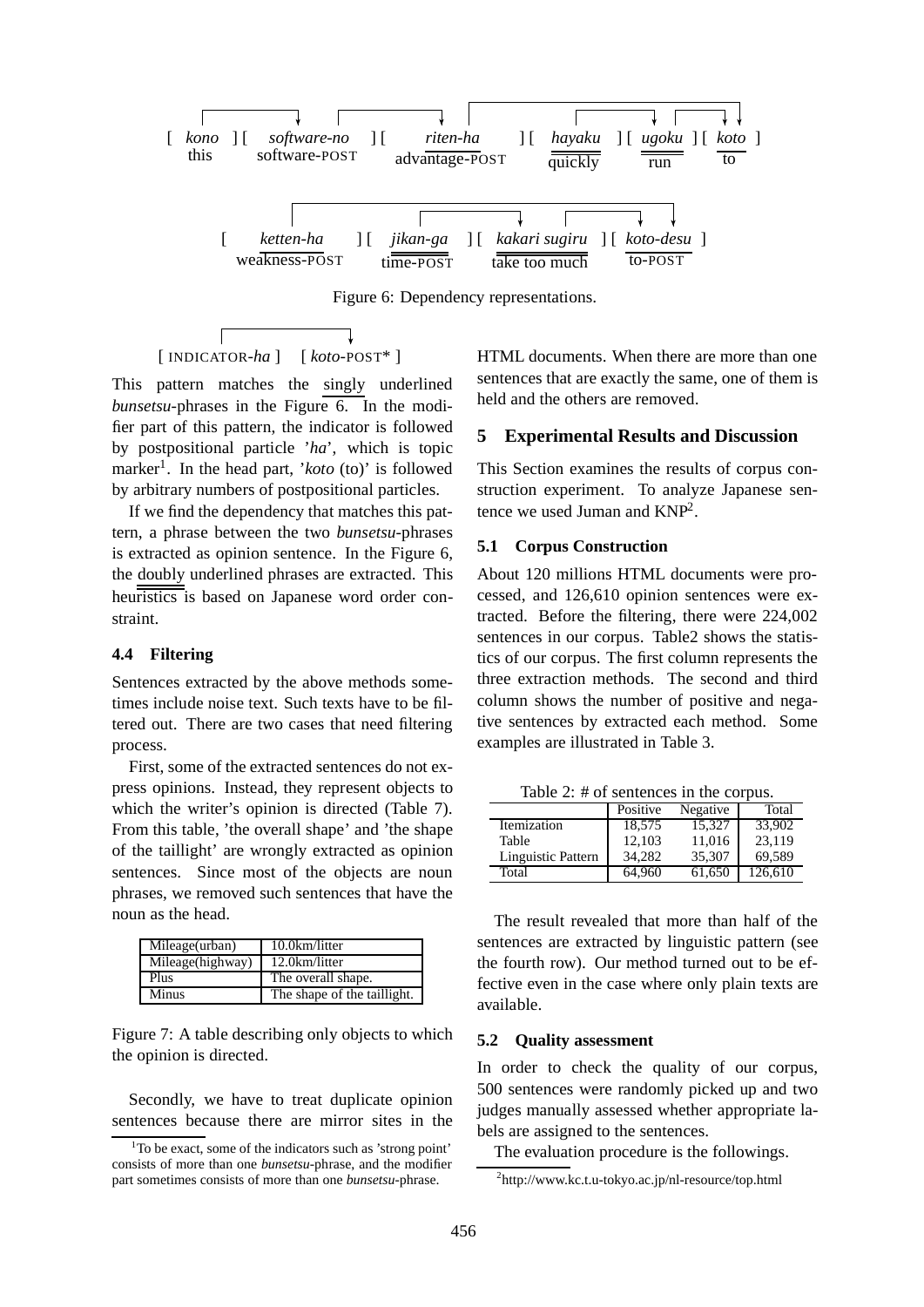Table 3: Examples of opinion sentences.

| label  | opinion sentence                         |
|--------|------------------------------------------|
|        | keisan-ga<br>cost<br>yoininaru           |
| $^+$   | computation-POST become easy<br>cost     |
|        | It becomes easy to compute cost.         |
|        | kantan-de jikan-ga setsuyakudekiru       |
|        | easy-POST time-POST can save             |
|        | It's easy and can save time.             |
|        | soup-ha koku-ga ari oishii               |
| $\, +$ | flavorful<br>soup-POST rich              |
|        | The soup is rich and flavorful.          |
|        | HTML keishiki-no mail-ni<br>taioshitenai |
|        | HTML format-POST mail-POST cannot use    |
|        | Cannot use mails in HTML format.         |
|        | jugyo-ga hijoni tsumaranai               |
|        | lecture-POST really<br>boring            |
|        | The lecture is really boring.            |
|        | kokoro-ni nokoru ongaku-ga<br>nai        |
|        | music-POST there is no<br>impressive     |
|        | There is no impressive music.            |

- Each of the 500 sentences are shown to the two judges. Throughout this evaluation, We did not present the label automatically tagged by our method. Similarly, we did not show HTML documents from which the opinion sentences are extracted.
- The two judges individually categorized each sentence into three groups: positive, negative and neutral/ambiguous. The sentence is classified into the third group, if it does not express opinion (neutral) or if its polarity depends on the context (ambiguous). Thus, two goldstandard sets were created.
- The precision is estimated using the goldstandard. In this evaluation, the precision refers to the ratio of sentences where correct labels are assigned by our method. Since we have two goldstandard sets, we can report two different precision values. A sentence that is categorized into neutral/ambiguous by the judge is interpreted as being assigned incorrect label by our method, since our corpus does not have a label that corresponds to neutral/ambiguous.

We investigated the two goldstandard sets, and found that the judges agree with each other in 467 out of 500 sentences (93.4%). The Kappa value was 0.901. From this result, we can say that the goldstandard was reliably created by the judges.

Then, we estimated the precision. The precision was 459/500 (91.5%) when one goldstandard was used, and 460/500 (92%) when the other was used.

Since these values are nearly equal to the agreement between humans (467/500), we can conclude that our method successfully constructed polaritytagged corpus.

After the evaluation, we analyzed errors and found that most of them were caused by the lack of context. The following is a typical example.

### You see, there is much information.

In our corpus this sentence is categorized into positive one. The below is a part of the original document from which this sentence was extracted.

I recommend this guide book. The Pros. of this book is that, *you see, there is much information*.

On the other hand, both of the two judges categorized the above sentence into neutral/ambiguous, probably because they can easily assume context where much information is not desirable.

*You see, there is much information*. But, it is not at all arranged, and makes me confused.

In order to precisely treat this kind of sentences, we think discourse analysis is inevitable.

### **5.3 Application to opinion classification**

Next, we applied our corpus to opinion sentence classification. This is a task of classifying sentences into positive and negative. We trained a classifier on our corpus and investigated the result.

**Classifier and data sets** As a classifier, we chose Naive Bayes with bag-of-words features, because it is one of the most popular one in this task. Negation was processed in a similar way as previous works (Pang et al., 2002).

To validate the accuracy of the classifier, three data sets were created from review pages in which the review is associated with meta-data. To build data sets tagged at sentence level, we used such reviews that contain only one sentence. Table 4 represents the domains and the number of sentences in each data set. Note that we confirmed there is no duplicate between our corpus and the these data sets.

**The result and discussion** Naive Bayes classifier was trained on our corpus and tested on the three data sets (Table 5). In the Table, the second column represents the accuracy of the classification in each data set. The third and fourth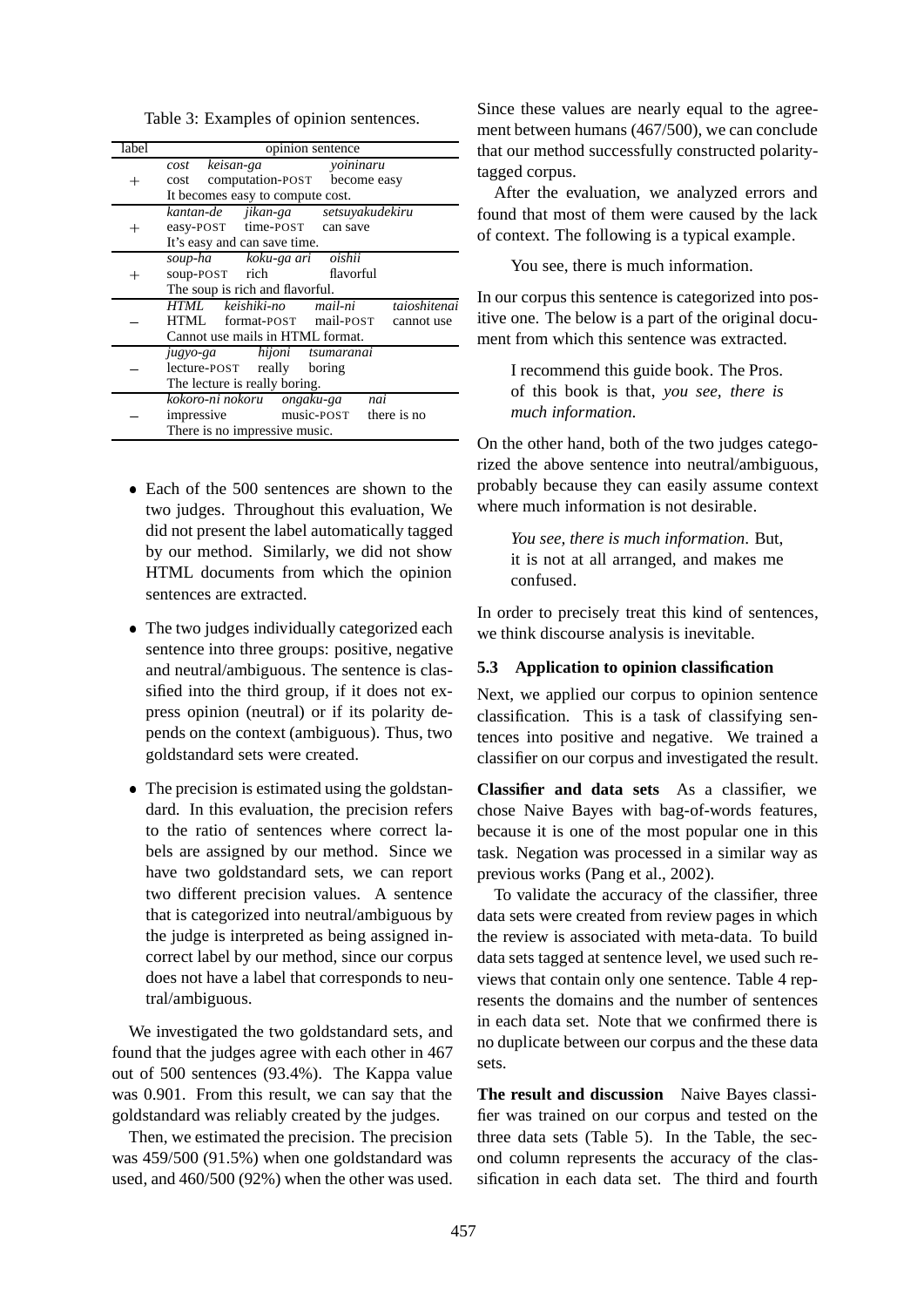| Table 5: Classification result. |                      |           |        |           |        |
|---------------------------------|----------------------|-----------|--------|-----------|--------|
|                                 | Positive<br>Accuracy |           |        | Negative  |        |
|                                 |                      | Precision | Recall | Precision | Recall |
| Computer                        | 0.831                | 0.856     | 0.804  | 0.804     | 0.859  |
| <b>Restaurant</b>               | 0.849                | 0.905     | 0.859  | 0.759     | 0.832  |
| Car                             | 0.833                | 0.860     | 0.844  | 0.799     | 0.819  |

| Table 4: The data sets. |       |                   |  |  |
|-------------------------|-------|-------------------|--|--|
| Domain                  |       | # of sentences    |  |  |
|                         |       | Positive Negative |  |  |
| Computer                | 933   | 910               |  |  |
| Restaurant              | 753   | 409               |  |  |
| Car                     | 1.056 | 800               |  |  |

columns represent precision and recall of positive sentences. The remaining two columns show those of negative sentences. Naive Bayes achieved over 80% accuracy in all the three domains.

In order to compare our corpus with a small domain specific corpus, we estimated accuracy in each data set using 10 fold crossvalidation (Table 6). In two domains, the result of our corpus outperformed that of the crossvalidation. In the other domain, our corpus is slightly better than the crossvalidation.

|  | Table 6: Accuracy comparison. |
|--|-------------------------------|
|  |                               |

|            | Our corpus | Crossvalidation |
|------------|------------|-----------------|
| Computer   | 0.831      | 0.821           |
| Restaurant | 0.849      | 0.848           |
| Car        | 0.833      | 0.808           |

One finding is that our corpus achieved good accuracy, although it includes various domains and is not accustomed to the target domain. Turney also reported good result without domain customization (Turney, 2002). We think these results can be further improved by domain adaptation technique, and it is one future work.

Furthermore, we examined the variance of the accuracy between different domains. We trained Naive Bayes on each data set and investigate the accuracy in the other data sets (Table 7). For example, when the classifier is trained on Computer and tested on Restaurant, the accuracy was 0.757. This result revealed that the accuracy is quite poor when the training and test sets are in different domains. On the other hand, when Naive Bayes is trained on our corpus, there are little variance in different domains (Table 5). This experiment indicates that our corpus is relatively robust against the change of the domain compared with small do-

main specific corpus. We think this is because our corpus is large and balanced. Since we cannot always get domain specific corpus in real application, this is the strength of our corpus.

|  |  | Table 7: Cross domain evaluation. |  |  |
|--|--|-----------------------------------|--|--|
|  |  |                                   |  |  |

|             |            | Training |            |       |  |  |
|-------------|------------|----------|------------|-------|--|--|
|             |            | Computer | Restaurant | Car   |  |  |
|             | Computer   |          | 0.701      | 0.773 |  |  |
| <b>Test</b> | Restaurant | 0.757    |            | 0.755 |  |  |
|             | Car        | 0.751    | 0.711      |       |  |  |

# **6 Related Works**

### **6.1 Learning the polarity of words**

There are some works that discuss learning the polarity of words instead of sentences.

Hatzivassiloglou and McKeown proposed a method of learning the polarity of adjectives from corpus (Hatzivassiloglou and McKeown, 1997). They hypothesized that if two adjectives are connected with conjunctions such as 'and/but', they have the same/opposite polarity. Based on this hypothesis, their method predicts the polarity of adjectives by using a small set of adjectives labeled with the polarity.

Other works rely on linguistic resources such as WordNet (Kamps et al., 2004; Hu and Liu, 2004; Esuli and Sebastiani, 2005; Takamura et al., 2005). For example, Kamps et al. used a graph where nodes correspond to words in the Word-Net, and edges connect synonymous words in the WordNet. The polarity of an adjective is defined by its shortest paths from the node corresponding to 'good' and 'bad'.

Although those researches are closely related to our work, there is a striking difference. In those researches, the target is limited to the polarity of words and none of them discussed sentences. In addition, most of the works rely on external resources such as the WordNet, and cannot treat words that are not in the resources.